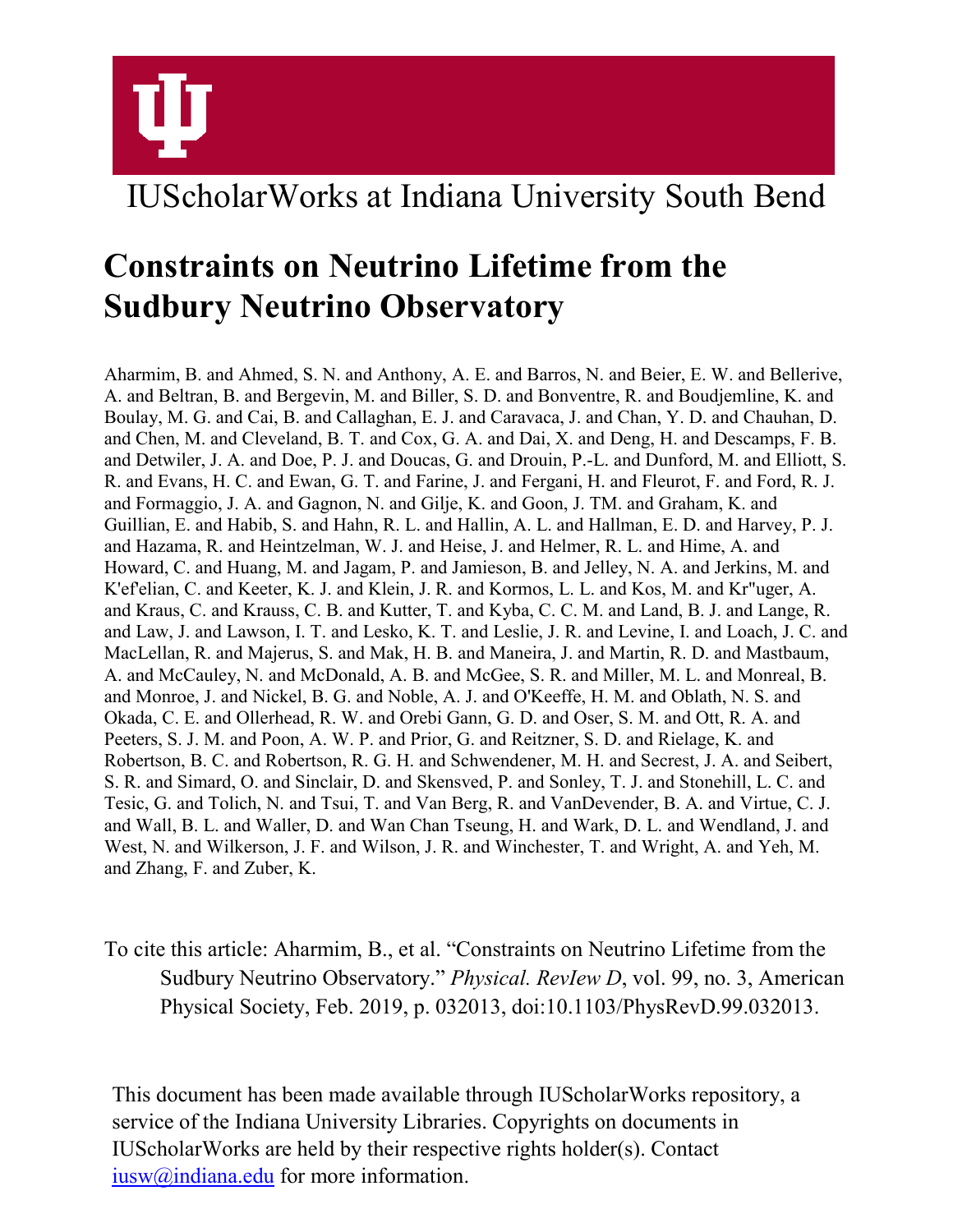# Constraints on neutrino lifetime from the Sudbury Neutrino Observatory

<span id="page-1-13"></span><span id="page-1-11"></span><span id="page-1-10"></span><span id="page-1-9"></span><span id="page-1-8"></span><span id="page-1-7"></span><span id="page-1-6"></span><span id="page-1-5"></span><span id="page-1-4"></span><span id="page-1-2"></span><span id="page-1-1"></span><span id="page-1-0"></span>B. Aharmim,<sup>7</sup> S. N. Ahmed,<sup>15</sup> A. E. Anthony,<sup>1[7,b](#page-2-0)</sup> N. Barros,<sup>[9,c](#page-2-1)</sup> E. W. Beier,<sup>14</sup> A. Bellerive,<sup>5</sup> B. Beltran,<sup>1</sup> M. Bergevin,<sup>8,6[,d](#page-2-2)</sup> S. D. Biller, <sup>13</sup> R. Bonventre, <sup>2,8</sup> K. Boudjemline, <sup>5,15</sup> M. G. Boulay, <sup>1[5,e](#page-2-3)</sup> B. Cai, <sup>15</sup> E. J. Callaghan, <sup>2,8</sup> J. Caravaca, <sup>2,8</sup> Y. D. Chan,  ${}^{8}$  D. Chauhan,  ${}^{7, f}$  M. Chen,  ${}^{15}$  B. T. Cleveland,  ${}^{13}$  G. A. Cox,  ${}^{19, g}$  X. Dai,  ${}^{15, 13, 5}$  H. Deng,  ${}^{14, h}$  F. B. Descamps,  ${}^{2, 8}$ J. A. Detwiler,  $8,1$  P. J. Doe,  $19$  G. Doucas,  $13$  P.-L. Drouin,  $5$  M. Dunford,  $14,1$  S. R. Elliott,  $10,19$  H. C. Evans,  $15, a$  G. T. Ewan,  $15$ J. Farine,<sup>7,5</sup> H. Fergani,<sup>13</sup> F. Fleurot,<sup>7</sup> R. J. Ford,<sup>16,15</sup> J. A. Formaggio,<sup>12,19</sup> N. Gagnon,<sup>19,10,8,13</sup> K. Gilje,<sup>1</sup> J. TM. Goon,<sup>11</sup> K. Graham,  $5,15$  E. Guillian,  $15$  S. Habib, <sup>1</sup> R. L. Hahn, <sup>4</sup> A. L. Hallin, <sup>1</sup> E. D. Hallman, <sup>7</sup> P. J. Harvey,  $15$  R. Hazama,  $19, k$ W. J. Heintzelman,<sup>14</sup> J. Heise,<sup>3,10,15,1</sup> R. L. Helmer,<sup>18</sup> A. Hime,<sup>10</sup> C. Howard,<sup>1</sup> M. Huang,<sup>17,7</sup> P. Jagam,<sup>6</sup> B. Jamieson,<sup>3[,m](#page-2-12)</sup> N. A. Jelley,<sup>13</sup> M. Jerkins,<sup>17</sup> C. Kéfélian,<sup>2,8</sup> K. J. Keeter,<sup>1[6,n](#page-2-13)</sup> J. R. Klein,<sup>17,14</sup> L. L. Kormos,<sup>15,0</sup> M. Kos,<sup>1[5,p](#page-2-15)</sup> A. Krüger,<sup>7</sup> C. Kraus,<sup>15,7</sup> C. B. Krauss,<sup>1</sup> T. Kutter,<sup>11</sup> C. C. M. Kyba,<sup>1[4,q](#page-2-16)</sup> B. J. Land,<sup>2,8</sup> R. Lange,<sup>4</sup> J. Law,<sup>6</sup> I. T. Lawson,<sup>16,6</sup> K. T. Lesko, <sup>8</sup> J. R. Leslie, <sup>15</sup> I. Levine, <sup>[5,r](#page-2-17)</sup> J. C. Loach, <sup>13,8</sup> R. MacLellan, <sup>1[5,s](#page-2-18)</sup> S. Majerus, <sup>13</sup> H. B. Mak, <sup>15</sup> J. Maneira, <sup>9</sup> R. D. Martin, <sup>15,8</sup> A. Mastbaum, <sup>1[4,t](#page-2-19)</sup> N. McCauley, <sup>14,1[3,u](#page-2-20)</sup> A. B. McDonald, <sup>15</sup> S. R. McGee, <sup>19</sup> M. L. Miller, <sup>1[2,i](#page-2-7)</sup> B. Monreal,  $^{12,y}$  $^{12,y}$  $^{12,y}$  J. Monroe,  $^{12,w}$  $^{12,w}$  $^{12,w}$  B. G. Nickel,  $^{6}$  A. J. Noble,  $^{15,5}$  H. M. O'Keeffe,  $^{13,0}$  N. S. Oblath,  $^{19,12,x}$  $^{19,12,x}$  $^{19,12,x}$  C. E. Okada,  $^{8,y}$ R. W. Ollerhead, <sup>6</sup> G. D. Orebi Gann,  $^{2,14,8}$  S. M. Oser,  $^{3,18}$  R. A. Ott,  $^{12,z}$  $^{12,z}$  $^{12,z}$  S. J. M. Peeters,  $^{13,aa}$  $^{13,aa}$  $^{13,aa}$  A. W. P. Poon,  $^8$  G. Prior,  $^{8,bb}$  $^{8,bb}$  $^{8,bb}$ S. D. Reitzner, <sup>6[,cc](#page-2-28)</sup> K. Rielage, <sup>10,19</sup> B. C. Robertson, <sup>15</sup> R. G. H. Robertson, <sup>19</sup> M. H. Schwendener, <sup>7</sup> J. A. Secrest, <sup>14[,dd](#page-2-29)</sup> S. R. Seibert,<sup>17,10,1[4,ee](#page-2-30)</sup> O. Simard,<sup>[5,ff](#page-2-31)</sup> D. Sinclair,<sup>5,18</sup> P. Skensved,<sup>15</sup> T. J. Sonley,<sup>1[2,f](#page-2-4)</sup> L. C. Stonehill,<sup>10,19</sup> G. Tešić,<sup>5[,gg](#page-2-32)</sup> N. Tolich,<sup>19</sup> T. Tsui,<sup>3[,hh](#page-2-33)</sup> R. Van Berg,<sup>14</sup> B. A. VanDevender,<sup>19[,x](#page-2-23)</sup> C. J. Virtue,<sup>7</sup> B. L. Wall,<sup>19</sup> D. Waller,<sup>5</sup> H. Wan Chan Tseung,<sup>13,19</sup> D. L. Wark,<sup>13[,ii](#page-2-34)</sup> J. Wendland,<sup>3</sup> N. West,<sup>13</sup> J. F. Wilkerson,<sup>1[9,jj](#page-2-35)</sup> J. R. Wilson,  $^{13,kk}$  $^{13,kk}$  $^{13,kk}$  T. Winchester,  $^{19}$  A. Wright,  $^{15}$  M. Yeh,  $^{4}$ 

F. Zhang,  $5,11$  and K. Zuber $13,$ mm

(SNO Collaboration)

<span id="page-1-17"></span><span id="page-1-16"></span><span id="page-1-15"></span><span id="page-1-14"></span><span id="page-1-12"></span><span id="page-1-3"></span><sup>1</sup>Department of Physics, University of Alberta, Edmonton, Alberta T6G 2R3, Canada

 $P<sup>2</sup>$ Physics Department, University of California at Berkeley,

Berkeley, California 94720-7300, USA <sup>3</sup>

 $3$ Department of Physics and Astronomy, University of British Columbia,

Vancouver, British Columbia V6T 1Z1, Canada <sup>4</sup>

<sup>4</sup>Chemistry Department, Brookhaven National Laboratory, Upton, New York 11973-5000, USA

 ${}^{5}$ Ottawa-Carleton Institute for Physics, Department of Physics, Carleton University,

Ottawa, Ontario K1S 5B6, Canada<br><sup>6</sup> Physics Department, University of Cuelph Cuelph Onta

Physics Department, University of Guelph, Guelph, Ontario N1G 2W1, Canada  $\frac{7}{2}$  Department of Blurias and Astronomy Laurentian University

 $\nabla^7$ Department of Physics and Astronomy, Laurentian University,

Sudbury, Ontario P3E 2C6, Canada<br><sup>8</sup>Institute for Nuclear and Particle Astrophysics and Nuclear Science Division,

Lawrence Berkeley National Laboratory, Berkeley, California 94720-8153, USA <sup>9</sup>

 $^{9}$ Laboratório de Instrumentação e Física Experimental de Partículas,

Avenida Elias Garcia 14, 1°, 1000-149 Lisboa, Portugal<br><sup>10</sup>Los Alamos National Laboratory, Los Alamos, New Mexico 87545, USA

 $11$ Department of Physics and Astronomy, Louisiana State University,

Baton Rouge, Louisiana 70803, USA<br><sup>12</sup>Laboratory for Nuclear Science, Massachusetts Institute of Technology,

Cambridge, Massachusetts 02139, USA<br><sup>13</sup>Department of Physics, University of Oxford,

Denys Wilkinson Building, Keble Road, Oxford OX1 3RH, United Kingdom <sup>14</sup>Department of Physics and Astronomy, University of Pennsylvania,

Philadelphia, Pennsylvania 19104-6396, USA<br><sup>15</sup>Department of Physics, Queen's University, Kingston, Ontario K7L 3N6, Canada<br><sup>16</sup>SNOLAB, Lively, Ontario P3Y 1N2, Canada<sup>17</sup>Department of Physics, University of Texas at Austi

 $\overline{R}$ TRIUMF, 4004 Wesbrook Mall, Vancouver, British Columbia V6T 2A3, Canada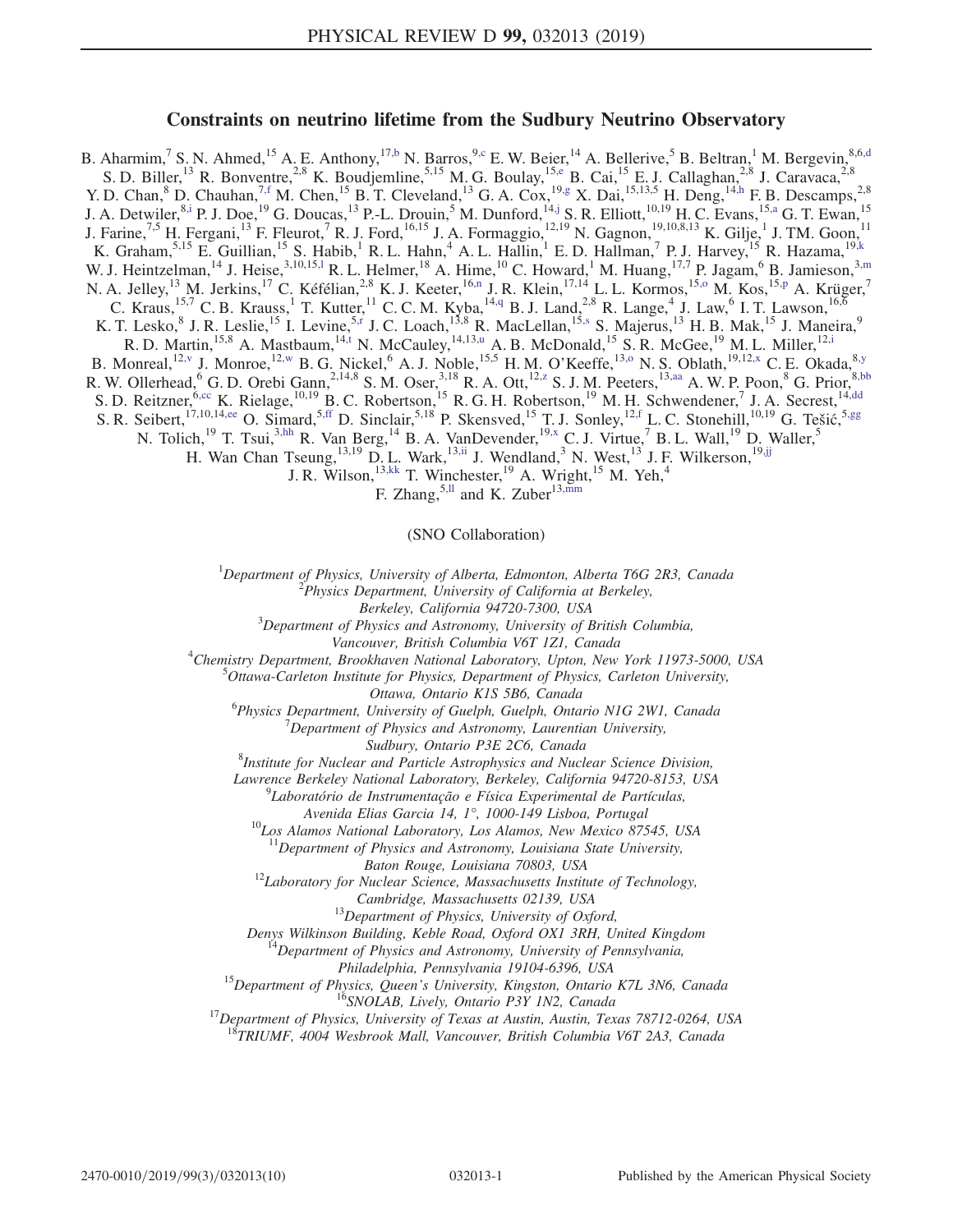$19$ Center for Experimental Nuclear Physics and Astrophysics and Department of Physics, University of Washington, Seattle, Washington 98195, USA

(Received 3 December 2018; published 25 February 2019)

The long baseline between Earth and the Sun makes solar neutrinos an excellent test beam for exploring possible neutrino decay. The signature of such decay would be an energy-dependent distortion of the traditional survival probability which can be fit for using well-developed and high-precision analysis methods. Here a model including neutrino decay is fit to all three phases of <sup>8</sup>B solar neutrino data taken by the Sudbury Neutrino Observatory (SNO). This fit constrains the lifetime of neutrino mass state  $\nu_2$  to be > 8.08 × 10<sup>-5</sup> s/eV at 90% confidence. An analysis combining this SNO result with those from other solar neutrino experiments results in a combined limit for the lifetime of mass state  $\nu_2$  of > 1.92 × 10<sup>-3</sup> s/eV at 90% confidence.

DOI: [10.1103/PhysRevD.99.032013](https://doi.org/10.1103/PhysRevD.99.032013)

<span id="page-2-9"></span><sup>[a](#page-1-0)</sup>Deceased.

- <span id="page-2-1"></span>[c](#page-1-1) Present address: Department of Physics and Astronomy, University of Pennsylvania, Philadelphia, Pennsylvania, USA.
- <span id="page-2-3"></span><span id="page-2-2"></span>[d](#page-1-1) Present address: Lawrence Livermore National Laboratory, Livermore, California, USA.
- Pr[e](#page-1-2)sent address: Department of Physics, Carleton University, Ottawa, Ontario, Canada.
- <span id="page-2-4"></span>[f](#page-1-3) Present address: SNOLAB, Lively, Ontario, Canada.
- <span id="page-2-5"></span>[g](#page-1-4) Present address: Institut für Experimentelle Kernphysik, Karlsruher Institut für Technologie, Karlsruhe, Germany.

<span id="page-2-6"></span><sup>[h](#page-1-4)</sup>Present address: Rock Creek Group, Washington, DC, USA.

<span id="page-2-7"></span>Present address: Center for Exper[i](#page-1-5)mental Nuclear Physics and Astrophysics and Department of Physics, University of Washington, Seattle, Washington, DC, USA.

<span id="page-2-8"></span>Present address: Ruprecht-Karls-Universität Heidelberg, Im Neuenheimer Feld 227, Heidelberg, Germany.

- <span id="page-2-10"></span><sup>[k](#page-1-6)</sup>Present address: Research Center for Nuclear Physics, Osaka, Japan.
- <span id="page-2-11"></span>[l](#page-1-7) Present address: Sanford Underground Research Laboratory, Lead, South Dakota, USA.
- <span id="page-2-12"></span>[m](#page-1-7)Present address: Department of Physics, University of Winnipeg, Winnipeg, Manitoba, Canada.
- <span id="page-2-13"></span>[n](#page-1-8) Present address: Black Hills State University, Spearfish, South Dakota, USA.
- <span id="page-2-14"></span><sup>[o](#page-1-9)</sup>Present address: Physics Department, Lancaster University, Lancaster, United Kingdom.
- <span id="page-2-15"></span>[p](#page-1-8) Present address: Pelmorex Corporation, Oakville, Ontario, Canada.
- <span id="page-2-16"></span><sup>[q](#page-1-10)</sup>Present address: GFZ German Research Centre for Geosciences, Potsdam, Germany.
- <span id="page-2-17"></span><sup>[r](#page-1-11)</sup>Present address: Department of Physics and Astronomy, Indiana University, South Bend, Indiana, USA.
- <span id="page-2-18"></span>[s](#page-1-11) Present address: University of South Dakota, Vermillion, South Dakota, USA.
- <span id="page-2-19"></span>[t](#page-1-5) Present address: Department of Physics, University of Chicago, Chicago, Illinois, USA.
- <span id="page-2-20"></span><s[u](#page-1-5)p>u</sup>Present address: Department of Physics, University of Liverpool, Liverpool, United Kingdom.
- <span id="page-2-21"></span>[v](#page-1-9) Present address: Department of Physics, Case Western Reserve University, Cleveland, Ohio, USA.
- <span id="page-2-22"></span>[w](#page-1-9)Present address: Department of Physics, Royal Holloway University of London, Egham, Surrey, United Kingdom.
- <span id="page-2-23"></span>[x](#page-1-12) Present address: Pacific Northwest National Laboratory, Richland, Washington, USA.
- <span id="page-2-24"></span>[y](#page-1-9) Present address: Nevada National Security Site, Las Vegas, Nevada, USA.
- <span id="page-2-25"></span><sup>[z](#page-1-13)</sup>Present address: Department of Physics, University of California, Davis, California, USA.
- <span id="page-2-27"></span><span id="page-2-26"></span><sup>[aa](#page-1-13)</sup>Present address: Department of Physics and Astronomy, University of Sussex, Brighton, United Kingdom.<br><sup>bb</sup>Present address: Laboratório de Instrumentação e Física Experimental de Partículas, Lisboa, Portugal.<br><sup>[cc](#page-1-14)</sup>Presen
- 
- <span id="page-2-29"></span><span id="page-2-28"></span>
- 
- <span id="page-2-31"></span><span id="page-2-30"></span>
- <span id="page-2-32"></span>
- 
- <span id="page-2-34"></span><span id="page-2-33"></span>hh Present address: Kwantlen Polytechnic University, Surrey, British Columbia, Canada.<br>"Also at Rutherford Appleton Laboratory, Chilton, Didcot, United Kingdom.
- 
- <span id="page-2-35"></span>[jjP](#page-1-15)resent address: Department of Physics, University of North Carolina, Chapel Hill, North Carolina, USA.
- <span id="page-2-37"></span><span id="page-2-36"></span>[kkP](#page-1-16)resent address: School of Physics and Astronomy, Queen Mary University of London, London, United Kingdom.<br><sup>II</sup>Present address: Laufer Center, Stony Brook University, Stony Brook, New York, USA.
- 

<span id="page-2-38"></span>[mm](#page-1-17)Present address: Institut für Kern- und Teilchenphysik, Technische Universität Dresden, Dresden, Germany.

Published by the American Physical Society under the terms of the [Creative Commons Attribution 4.0 International](https://creativecommons.org/licenses/by/4.0/) license. Further distribution of this work must maintain attribution to the author(s) and the published article's title, journal citation, and DOI. Funded by  $SCOAP<sup>3</sup>$ .

<span id="page-2-0"></span><sup>&</sup>lt;sup>[b](#page-1-1)</sup>Present address: Global Development Lab, U.S. Agency for International Development, Washington, DC, USA.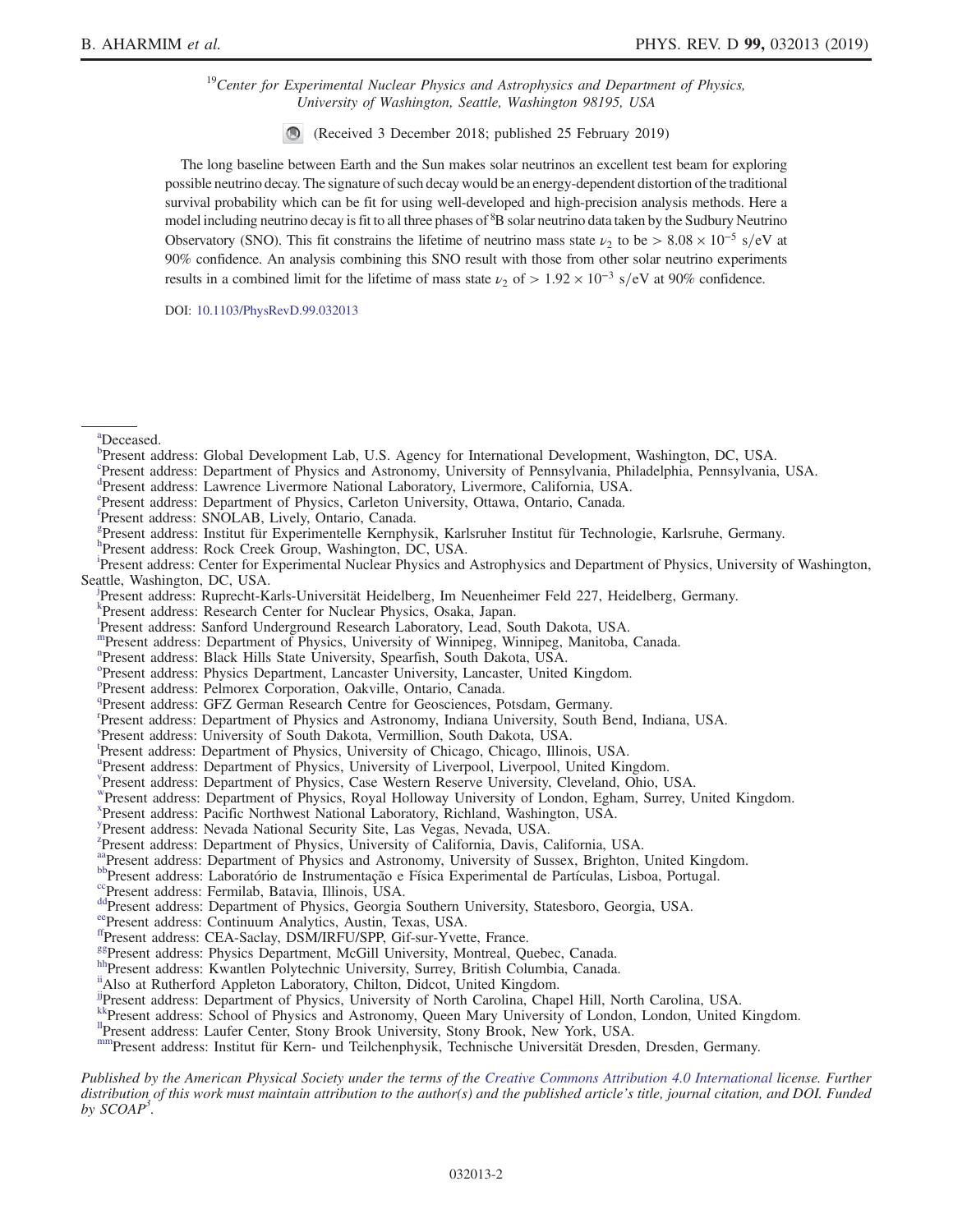# I. INTRODUCTION

Nuclear reactions in the core of the Sun produce electron flavor neutrinos at rates which can be predicted by solar models. Neutrinos produced in the solar <sup>8</sup>B reaction propagate to the Earth and are detected as electron flavor neutrinos with a probability  $P_{ee}$  of roughly 1/3, with the remainder converted to  $\nu_{\mu}$  or  $\nu_{\tau}$ . Analysis of data from the Sudbury Neutrino Observatory (SNO) [\[1\]](#page-10-0) and Super-Kamiokande Collaboration [\[2\]](#page-10-1) has shown the origin of this  $1/3$  survival probability to be due to mixing of neutrino states with finite mass that are distinct from the flavor states in which neutrinos are produced and interact. Many other experiments [3–[7\]](#page-10-2) have made precision measurements of solar neutrino fluxes probing the rich physics of neutrino mixing and are consistent with this conclusion. With the discovery of finite neutrino mass comes the possibility that neutrinos may be unstable and could decay to some lighter particle.

Neutrino decay was first explored as a possible explanation for the less-than-unity survival probability of electron flavor neutrinos [\[8\]](#page-10-3) (the so-called solar neutrino problem). The flavor-tagging [\[9\]](#page-10-4) and flavor-neutral [\[10\]](#page-10-5) detection channels of the SNO detector unambiguously demonstrated by a flavor-independent measurement of the neutrino flux that the solar neutrino problem was not due to neutrino decay. Even though neutrino decay is now known not to be the dominant effect behind the solar neutrino problem, solar neutrinos make an excellent test beam for investigating neutrino decay as a second-order effect.

Neutrino decays may be classified as radiative or nonradiative, depending on whether or not photons are produced in the final state. Astrophysical and cosmological observations provide strong constraints on radiative decay, with limits exceeding  $10^9$  s/eV (see references in the Particle Data Group review [\[11\]\)](#page-10-6). However, constraints on nonradiative decay, particularly invisible nonradiative decay where there are no detectable final state particles, are much weaker at order  $10^{-4}$  s/eV [\[12\].](#page-10-7) The energy ranges of solar neutrinos and the baseline between the Sun and Earth make solar neutrinos a strong candidate for setting constraints on invisible nonradiative decays [\[13\].](#page-10-8) As such, we consider only nonradiative decays where any final states would not be detected as active neutrinos [\[12](#page-10-7)–18]. The signal of such decay is an energy-dependent disappearance of neutrino flux that can be extracted with a statistical fit to solar neutrino data.

Previous analyses of neutrino lifetime [\[12,14\]](#page-10-7) utilizing published SNO fits [\[19\]](#page-10-9) were limited because the polynomial survival probabilities from [\[19\]](#page-10-9) do not well capture the shape distortion of neutrino decay. Additionally, the previously published fits assumed the total flux was conserved, i.e., they inferred  $P_{ea}$ , the probability of detecting a solar neutrino as a  $\nu_{\mu}$  or  $\nu_{\tau}$  neutrino at Earth, from the constraint  $P_{ee} + P_{ea} = 1$  which does not apply in a decaying scenario. Both points are addressed in this analysis by implementing and fitting to a model including neutrino decay that independently calculates  $P_{ee}$  and  $P_{ea}$ .

Precise measurements of neutrino mixing parameters from KamLAND [\[6\]](#page-10-10) and Daya Bay [\[20\]](#page-10-11) along with improved theoretical predictions for the  ${}^{8}B$  flux [\[21\]](#page-10-12) reduce the uncertainty in the underlying solar neutrino model. Using these constraints, a dedicated fit is performed to SNO data where the electron neutrino survival probabilities,  $P_{ee}$  and  $P_{ea}$ , are calculated directly as an energy-dependent modification to the standard Mikheyev-Smirnov-Wolfenstein (MSW) [\[22,23\]](#page-10-13) survival probability.

This paper is organized as follows. In Sec. [II](#page-3-0) we discuss the SNO detector. Section [III](#page-4-0) reviews the theoretical basis of the measurement. Section [IV](#page-5-0) presents the analysis technique, a likelihood fit of the solar neutrino signal that includes a neutrino decay component. The results are presented in Sec. [V,](#page-8-0) and Sec. [VI](#page-9-0) concludes.

## II. THE SNO DETECTOR

<span id="page-3-0"></span>The Sudbury Neutrino Observatory was a heavy water Cherenkov detector located at a depth of 2100 m (5890 mwe) in Vale's Creighton mine near Sudbury, Ontario. The detector utilized an active volume of 1000 metric tons of heavy water  $(D_2O)$  contained within a 12 m diameter spherical acrylic vessel (AV). The AV was suspended in a volume of ultrapure light water  $(H<sub>2</sub>O)$ which acted as shielding from radioactive backgrounds. This ultrapure water buffer contained 9456 8-in. photomultiplier tubes (PMTs) attached to a 17.8 m diameter geodesic structure (PSUP). These PMTs recorded Cherenkov light produced by energetic particles in the active volume. The effective coverage of the PMTs was increased to 55% [\[24\]](#page-10-14) by placing each PMT inside a nonimaging reflective light concentrator. A schematic diagram of the detector is shown in Fig. [1.](#page-4-1)

SNO was sensitive to three neutrino interaction channels,

$$
\nu + d \rightarrow p + n + \nu \qquad -2.22 \text{ MeV (NC)},
$$
  
\n
$$
\nu_e + d \rightarrow p + p + e^- \qquad -1.44 \text{ MeV (CC)},
$$
  
\n
$$
\nu + e^- \rightarrow \nu + e^- \qquad (ES).
$$

The neutral current interaction (NC) couples to neutrinos of all flavors equally and allowed an unambiguous measurement of the total active neutrino flux. The charged current (CC) and elastic scattering (ES) interactions couple exclusively (CC) or preferentially (ES) to the electron flavor neutrino, which allowed the solar electron neutrino survival probability to be measured.

SNO operated in three phases, which differed in sensitivity to neutrons, and hence to the NC interaction. Phase I was the baseline detector described above in which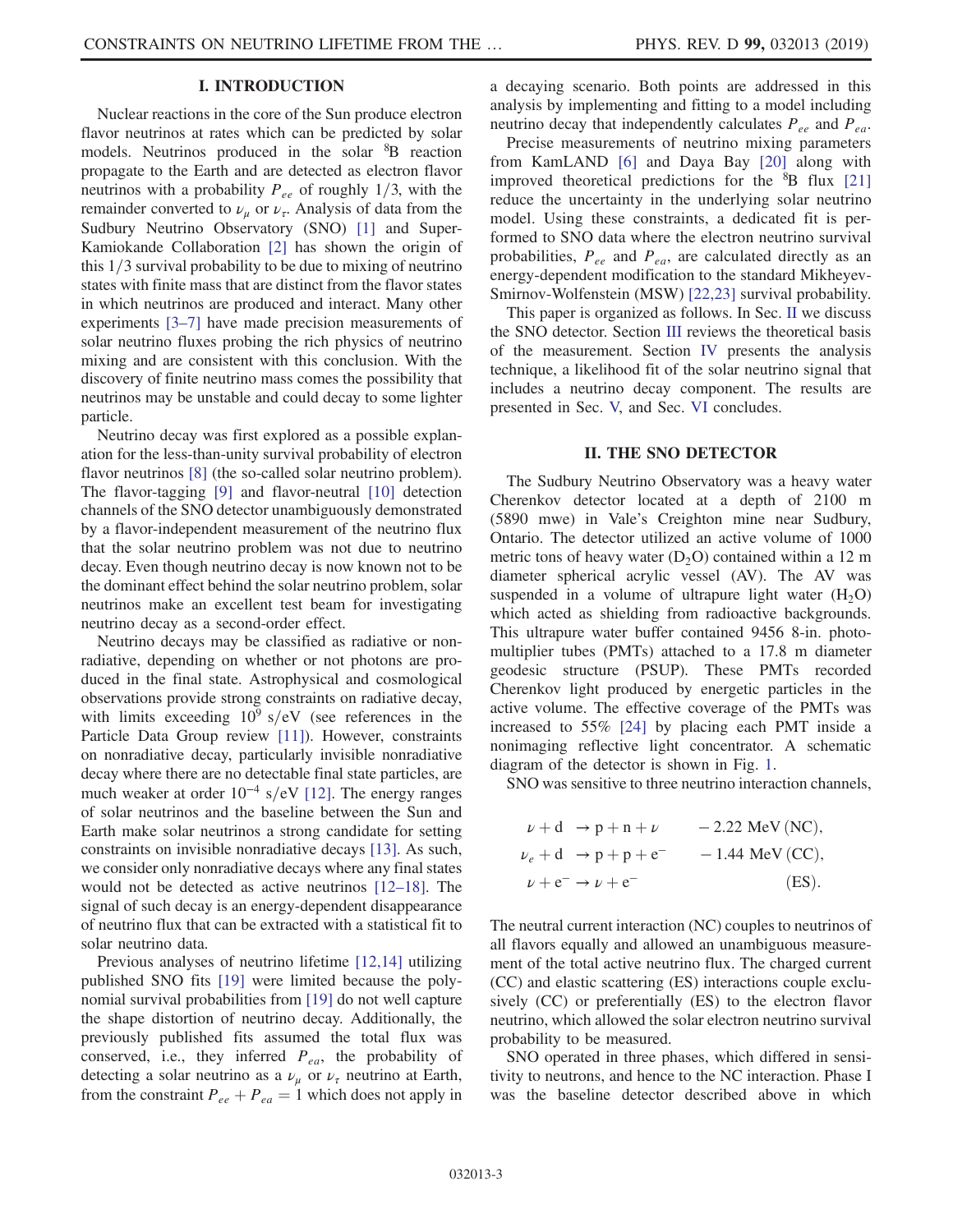<span id="page-4-1"></span>

FIG. 1. The SNO detector [\[19\].](#page-10-9)

neutrons were detected via the 6.25 MeV γ-ray released after capturing on deuterons. Phase II increased the neutron capture efficiency using the higher capture cross section of  $35^{\circ}$ Cl by adding NaCl to the D<sub>2</sub>O. In addition to the increased cross section, the neutron capture on <sup>35</sup>Cl resulted in a cascade of  $\gamma$ -rays summing to a higher energy of 8.6 MeV, better separating this signal from radioactive backgrounds. Phase III added a neutral current detector (NCD) array inside the active volume for an independent measure of neutron production inside the detector. These NCDs were high-purity nickel tubes containing <sup>3</sup>He gas, and they were instrumented to utilize the <sup>3</sup>He as a proportional counter for thermal neutrons [\[25\].](#page-10-15) For Phase III only there are two sources of detector data: the PMT array data as in Phase I and Phase II and the NCD array data. As these datasets are treated differently in analyses, the PMT data from Phase III will be referred to simply as Phase III with the NCD data being Phase IIIb. A combined analysis of Phase I and II data led to a low-energy measurement of the electron neutrino survival probability [\[26\]](#page-10-16). That analysis was later extended to incorporate Phase III data [\[19\],](#page-10-9) and the analysis described in this paper was based on the analysis described in [\[19\].](#page-10-9)

SNO developed a highly detailed microphysical simulation of the detector called SNOMAN [\[27\]](#page-10-17). This software could be configured to exactly reflect the experimental conditions at any particular time (for example, the values of the trigger settings during a particular run), allowing accurate Monte Carlo reproduction of the data. Monte Carlo simulations of the various signal and background events generated with statistics equivalent to many years of livetime were used extensively in this analysis. For a detailed description of this simulation package, see [\[19\]](#page-10-9).

# <span id="page-4-0"></span>III. NEUTRINO DECAY FOR <sup>8</sup>B SOLAR NEUTRINOS

Neutrinos are produced and interact in the flavor basis,  $|\nu_{\alpha}\rangle$  where  $\alpha = e, \mu, \tau$ . However these are not eigenstates of the vacuum Hamiltonian, whose eigenstates (the eigenstates with definite mass  $m_i$ ) we denote as  $|\nu_i\rangle$  where  $i = 1$ , 2, 3. The flavor basis is related to the mass basis by the Pontecorvo-Maki-Nakagawa-Sakata (PMNS) matrix  $U_{ai}$ .

The MSW effect proposes that the coherent forward scattering of electron flavor neutrinos off of electrons in a material adds a potential energy  $V_e$  to electron flavor neutrinos, which depends on the local electron density [\[22,23\]](#page-10-13). This is the dominant effect determining the eigenstate composition of solar neutrinos, and ultimately results in <sup>8</sup>B neutrinos being mostly  $|\nu_2\rangle$  [\[28\]](#page-10-18).

It is useful to introduce the matter mass basis  $|\nu_{mi}(V_e)\rangle$ , consisting of eigenstates of the Hamiltonian  $H_{\text{MSW}}$  at a particular electron potential  $V_e$ . An adiabatic approximation is made in this analysis, as with previous SNO analyses [\[19\]](#page-10-9), such that the matter mass basis adiabatically evolves into the vacuum mass basis,  $|\nu_{mi}(V_e)\rangle \rightarrow |\nu_i\rangle$ , preserving the magnitude of the initial projections. Therefore, knowing where in the Sun a neutrino is produced (or, more precisely, the electron density at the production point), one can calculate the eigenstate composition for as long as the adiabatic condition is satisfied. Once the neutrino reaches the solar radius, vacuum propagation dominates. As vacuum propagation does not change the mass state composition of a state, the neutrinos that arrive at Earth have the same mass state composition as those exiting the Sun. Due to the large distance between Earth and the Sun, these mass state fluxes can be assumed to be incoherent once they arrive at Earth, and any regeneration of coherence in Earth is ignored for the purposes of this analysis.

Therefore, the arrival probability  $\phi_i$  of neutrino mass state  $\nu_i$  at Earth due to electron neutrinos produced at an electron potential  $V_e$  in the Sun in the presence of the MSW effect can be calculated as

$$
\phi_i = |\langle \nu_{mi}(V_e) | \nu_e \rangle|^2. \tag{1}
$$

The analytic expression for this value is nontrivial and in practice  $H_{\text{MSW}}$  is numerically diagonalized in the flavor basis to find  $\langle \nu_{mi}(V_e) \rangle$  at a particular  $V_e$  value and compute this projection.

#### A. Modeling a neutrino decay signal

The flux of a particular mass state  $i$  could have some lifetime associated with it  $\tau_i$ , representing the decay of neutrinos of that mass state. Since the actual neutrino masses are currently unknown, the lifetime may be represented by an effective parameter  $k_i$ , scaled by the mass of the state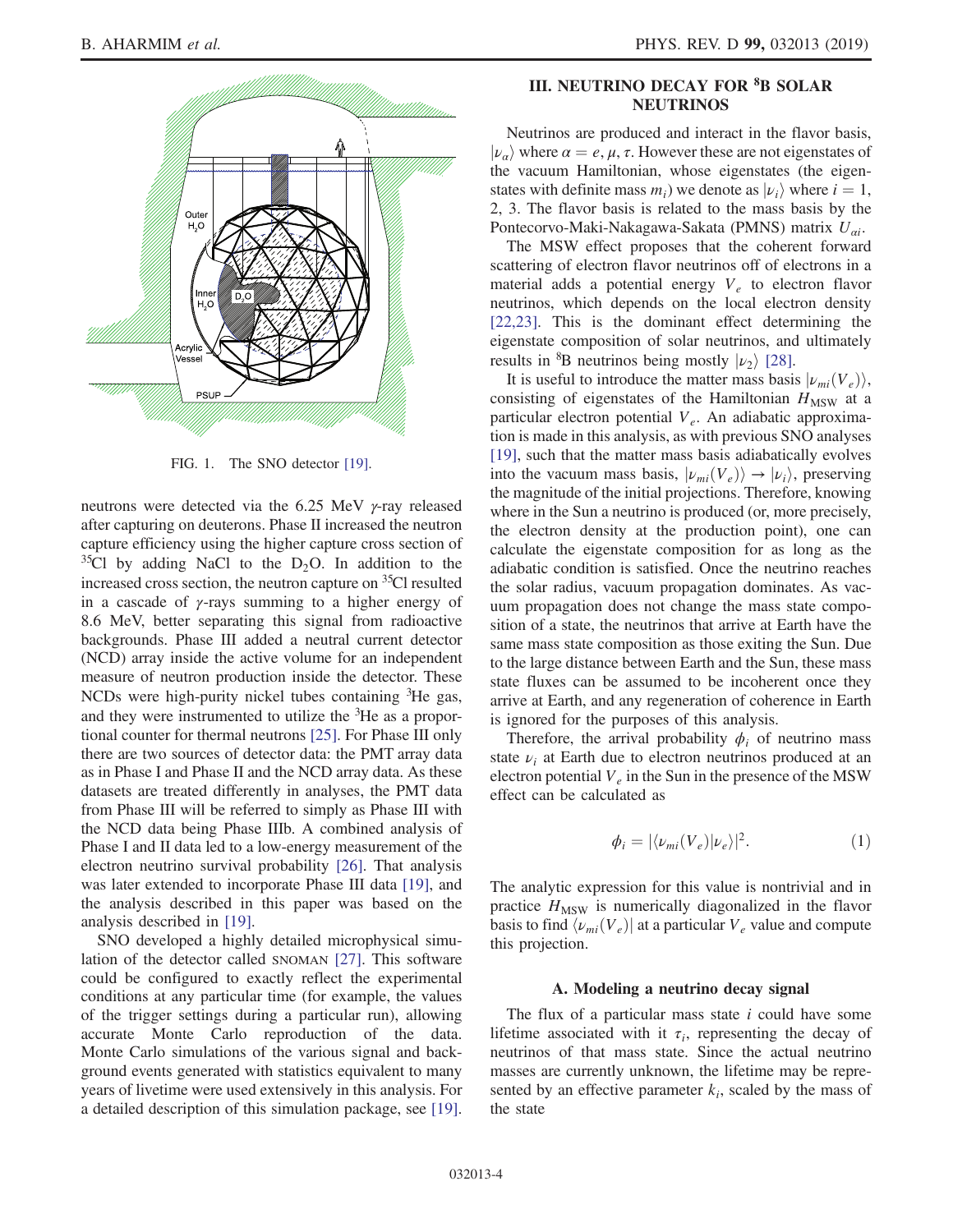$$
k_i = \frac{\tau_i}{m_i}.\tag{2}
$$

Since the Earth-Sun distance is quite large compared to the solar radius, any decay within the Sun will be ignored, and decay is only considered while propagating in vacuum from the Sun to Earth. Here, we consider nonradiative decay to some nonactive channel [\[13\]](#page-10-8), which manifests as disappearance of a mass state. Therefore, the arrival probability  $\psi_i$  of a neutrino mass state at Earth in the presence of neutrino decay can be given as

$$
\psi_i \approx e^{-L/(Ek_i)}\phi_i = e^{-L/(Ek_i)}|\langle \nu_{mi}(V_e)|\nu_e\rangle|^2, \qquad (3)
$$

where  $L$  is the radius of Earth's orbit (1 A.U.) and  $E$  is the energy of the neutrino. Survival and oscillation probabilities for electron and muon/tau flavor neutrinos may then be recovered using the PMNS matrix in the usual way,

$$
P_{ee} = \sum_{i} \psi_i |U_{ie}|^2
$$
  
\n
$$
P_{ea} = \sum_{i} \psi_i |U_{i\mu}|^2 + \psi_i |U_{i\tau}|^2.
$$
 (4)

# B. Decay of <sup>8</sup>B solar neutrinos

Figure [2](#page-5-1) shows the fraction of mass state  $\nu_2$  in the total neutrino flux as a function of energy. Considering the crosssection-weighted <sup>8</sup>B neutrino energy spectrum, one finds that less than 4% of the detected flux is not mass state  $\nu_2$ . As such, SNO data are dominated by  $\nu_2$  neutrinos. Due to this  $\nu_2$ -dominated sample, and the low-energy data selection cut discussed in the next section, this analysis is insensitive to decay of mass states  $\nu_1$  or  $\nu_3$ , and the lifetimes  $k_1$  and  $k_3$  are assumed to be infinite.

The signal to be fit is therefore an energy-dependent flux disappearance due to the decay of mass state  $\nu_2$  neutrinos.

<span id="page-5-1"></span>

FIG. 2. The fraction of solar neutrino flux that, due to the MSW effect, is mass state  $\nu_2$  is shown here in a solid line. The crosssection-weighted <sup>8</sup>B energy spectrum is shown with a dashed line to guide the eye. The  $\nu_2$  state dominates over the energy range where <sup>8</sup>B neutrinos can be detected.

<span id="page-5-2"></span>

FIG. 3. Shown here in dashed lines are survival probability of electron neutrinos  $P_{ee}$  and the oscillation probability  $P_{ea}$  for various values of mass state  $\nu_2$  lifetime ( $k_2$ ), demonstrating the energy-dependent distortion being fit for. Both  $k_1$  and  $k_3$  are fixed to infinity in these plots. Existing limits are near  $k_2 = 10^{-4}$  s/eV. The solid line shows the survival probability with no neutrino decay  $(k_2 = \infty)$ .

This energy dependence is distinct from the MSW effect, allowing an energy-dependent likelihood fit to distinguish between them. In the formalism presented here, decay of mass state  $\nu_2$  is entirely described by the lifetime parameter  $k_2$ . Examples of  $P_{ee}$  and  $P_{ea}$  for various values of  $k_2$  are shown in Fig. [3.](#page-5-2)

## IV. ANALYSIS

<span id="page-5-0"></span>We performed a likelihood fit over all three phases of SNO data for a finite neutrino lifetime  $k_2$ , as defined in the previous section. This analysis built on the 3-phase SNO analysis [\[19\]](#page-10-9) and the methods are briefly summarized here for completeness but can be found in detail in the previous publication. For each fit, many parameters were floated with constraints. These parameters include background rates, neutrino mixing parameters, and the nominal <sup>8</sup>B flux. Systematic uncertainties found not to be strongly correlated with the solar neutrino signal were handled with a shift and refit procedure. For the final result, a likelihood profile for the parameter  $k_2$  was generated and used to set a lower bound for that parameter. See the following sections for more detail.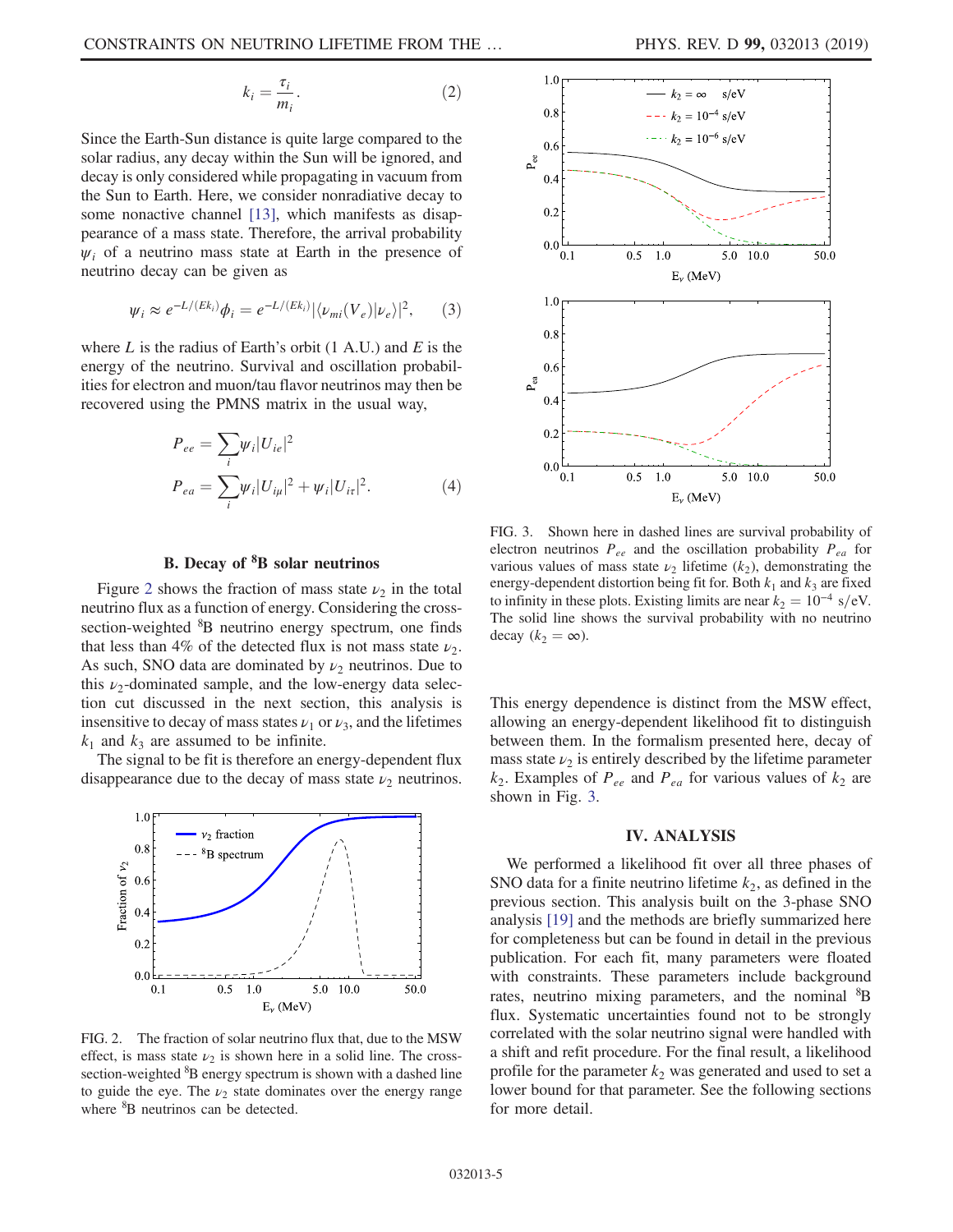## A. Data selection

Data selection proceeds in a number of steps. The data are organized in time periods called runs, and the first step is to select runs with nominal detector conditions. This analysis uses the same run list developed for the full analysis of all three phases of the SNO data [\[19\]](#page-10-9).

There is also an event-level selection within each run. These cuts remove instrumental backgrounds, muons, and muon followers from the dataset. Again, for this analysis we use the same reconstruction corrections, data cleaning, and high-level cuts used in [\[19\]](#page-10-9) for identifying physics events.

We define a region of interest for the analysis in terms of effective recoil electron kinetic energy  $T_{\text{eff}}$  and radial position r, requiring  $r < 5.5$  m, and  $3.5 < T_{\text{eff}} < 20$  MeV. Phase III data are included with a higher range of energies,  $6.0 < T<sub>eff</sub> < 20$  MeV, as in previous SNO analyses [\[19\]](#page-10-9), since low-energy backgrounds were not as well understood in that phase.

#### B. Blindness

The data from all three phases of SNO were reblinded during the development of the analysis. The fit itself was developed on a statistical ensemble of Monte Carlo datasets. Once the analysis was finalized, the data were unblinded in two stages. The fit was first run on a one-third statistical subsample, to verify that it behaved as expected on real data, before proceeding to fit the full dataset.

#### C. Fit

We developed a binned likelihood fit that combines all three phases of SNO data. For Phases I and II, we perform a fit in four observable quantities: energy, volume-weighted radius ( $\rho = r^3/r_{AV}^3$ ), solar angle, and isotropy ( $\beta_{14}$ ). For Phase III data, we perform a fit in three observable quantities: energy, radius, and solar angle. To incorporate Phase IIIb data, we use a constraint from the earlier pulse shape analysis [\[19\]](#page-10-9) that determined the number of NCD events that could be attributed to neutrino interactions. For each of these components, the binning of the observable quantities used was that in [\[19\].](#page-10-9)

For each class of signal and background events in a phase, a probability distribution function (PDF) with the correct dimensions for that phase is produced using Monte Carlo events. The likelihood of the data being described by a weighted sum of the PDFs for each class of signal and background is maximized by minimizing the negative logarithm of this likelihood with MINUIT [\[29\].](#page-10-19) The construction of this likelihood function is identical to what is described in the SNO 3-phase analysis [\[19\]](#page-10-9) with one exception: the polynomial survival probability from previous SNO analyses is replaced with the survival probability parametrized by the physical quantities described in Sec. [III](#page-4-0).

#### D. Solar signal

The following sections discuss the inputs to modeling the flux of <sup>8</sup>B solar neutrinos as detected by SNO.

#### 1. Standard solar model

The neutrino model implemented here uses the radial distribution of electron density and radial distribution of the 8 B neutrino flux calculated in the BS05(OP) standard solar model (SSM) [\[30\].](#page-10-20) Uncertainties in these values are not quoted in the original source and are therefore not considered in this fit. These predictions are expected to be uncorrelated with  $\nu_2$  decay as they are not determined with neutrino measurements.

As Earth-bound measurements of the solar neutrino flux would be biased by neutrino decay, a theoretical prediction for the <sup>8</sup>B flux is required. The most recent prediction of Serenelli *et al.* [\[21\]](#page-10-12) yields a <sup>8</sup>B flux of  $5.88 \times 10^6$  cm<sup>-2</sup> s<sup>-1</sup> with 11% uncertainty which is used as a prior in this fit. For reference the flux from BS05(OP) [\[30\]](#page-10-20) is  $5.69 \times 10^6$  cm<sup>-2</sup> s<sup>-1</sup>.

#### 2. Neutrino mixing

<span id="page-6-1"></span>Neutrino mixing parameters taken from KamLAND [\[6\]](#page-10-10) and Daya Bay [\[20\]](#page-10-11) are reproduced in Table [I](#page-6-0). Parameters from KamLAND and Daya Bay were used in this analysis to avoid biasing the result by using values correlated with previous SNO analyses. As these measurements were done with neutrinos produced on Earth, they are expected to be uncorrelated with effects of  $\nu_2$  decay given existing constraints on neutrino decay. The current limit on  $k_2$  constrains it to be >  $7.2 \times 10^{-4}$  s/eV [\[12\],](#page-10-7) which means at length scales comparable to the diameter of Earth, the maximum flux fraction lost by  $\nu_2$  decay is given by  $1 - e^{-2R_{\text{earth}}/(Ek_2)}$ , which is of order  $10^{-6}$  for energies consistent with few-MeV neutrinos. Such a small fractional loss would have negligible impact on values quoted for mixing parameters. These parameters and their central values are used as priors and floated during the fit.

#### E. Backgrounds

Besides instrumental backgrounds, which can be easily removed with cuts based on event topology, the main sources

<span id="page-6-0"></span>TABLE I. Reproduced here are the mixing parameters used in this analysis taken from Daya Bay [\[20\],](#page-10-11) Super-Kamiokande [\[31\],](#page-10-21) and KamLAND [\[6\]](#page-10-10) results.

| Parameter             | Value                                                                                             | Ref. |
|-----------------------|---------------------------------------------------------------------------------------------------|------|
| $\Delta m_{21}^2$     | $7.58^{+0.14}_{-0.13}$ (stat) $^{+0.15}_{-0.15}$ (syst) $\times$ 10 <sup>-5</sup> eV <sup>2</sup> | [6]  |
| $\tan^2 \theta_{12}$  | $0.56^{+0.10}_{-0.07}$ (stat) <sup>+0.10</sup> <sub>0.06</sub> (syst)                             | [6]  |
| $ \Delta m_{32}^2 $   | $2.45 \pm 0.06$ (stat) $\pm 0.06$ (syst) $\times 10^{-3}$ eV <sup>2</sup>                         | [20] |
| $\sin^2 2\theta_{13}$ | $0.0841 \pm 0.0072$ (stat) $\pm 0.0019$ (syst)                                                    | [20] |
| $\sin^2 \theta_{23}$  | $0.5_{-0.062}^{+0.058}$                                                                           | [31] |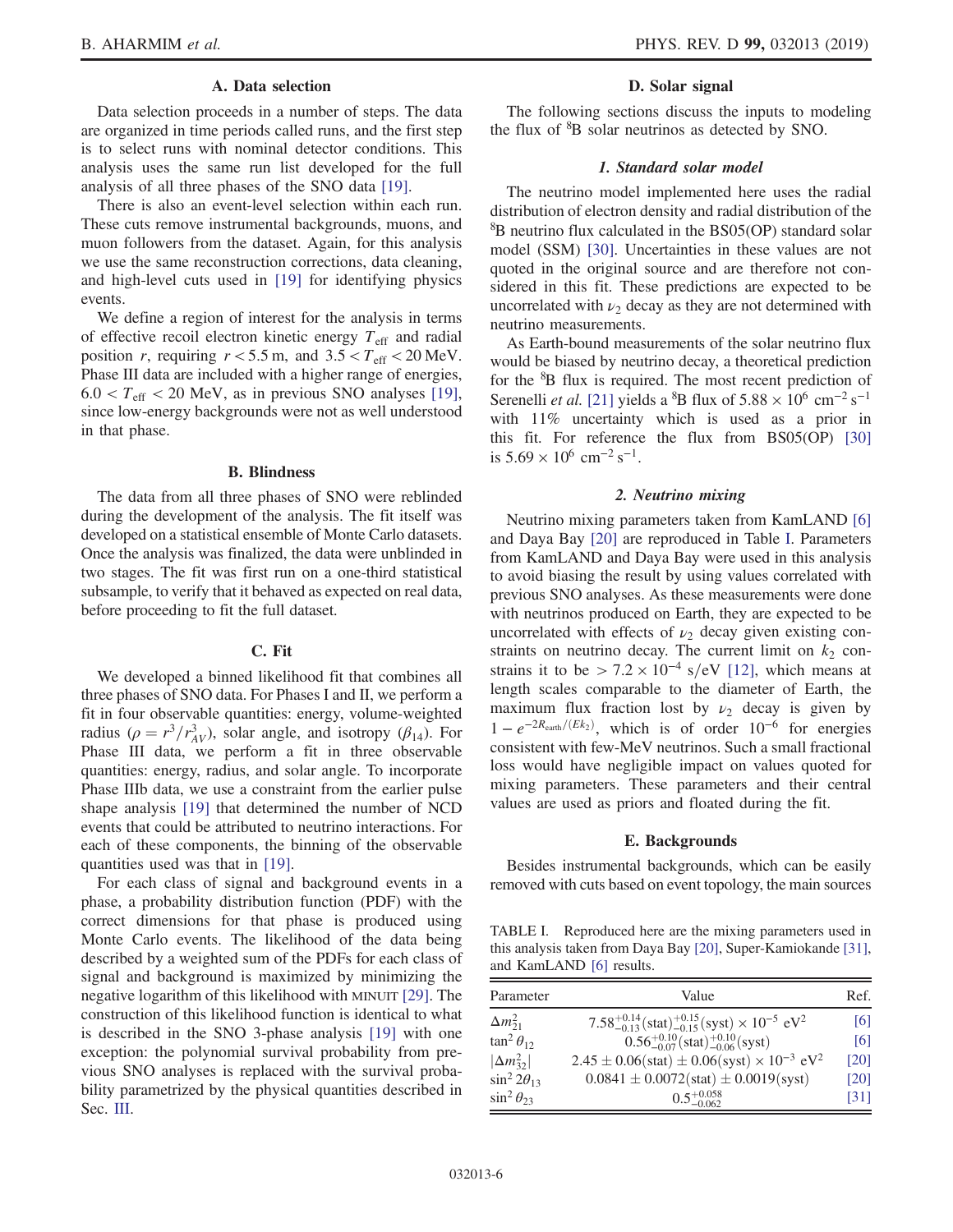of background events are radioactive backgrounds and atmospheric neutrino interactions. A summary of the sources of these and other backgrounds is given in this section.

For Phases I and II, radioactive decays of <sup>214</sup>Bi (from uranium and radon chains) and  $^{208}$ Tl (from thorium chains) produce both  $\beta$ -particles and  $\gamma$ -rays with high enough energies to pass event selection criteria. In Phase III the lower energy bound was high enough to exclude these backgrounds. The inner  $D_2O$ , acrylic vessel, and outer  $H_2O$ volumes are treated as separate sources of radioactive decays due to differing levels of contamination. The PMT array is another source of radioactivity and, despite its increased distance from the fiducial volume, is the dominant source of low-energy backgrounds.

Relevant to all three phases, γ-rays above 2.2 MeV may photodisintegrate deuterium resulting in a neutron background. Radon daughters present on the acrylic vessel since construction result in additional neutron backgrounds from  $(\alpha, n)$  reactions on carbon and oxygen in the acrylic. In Phase II the addition of NaCl resulted in a  $^{24}$ Na background from neutron captures on <sup>23</sup>Na. <sup>24</sup>Na decay produces a *γ*-ray with high enough energy to photodisintegrate a deuteron, increasing the neutron background in Phase II. In Phase III the addition of the NCD array inside the acrylic vessel brought additional radioactive backgrounds. Primarily this resulted in an increase of photodisintegration events throughout the detector. Two NCDs with higher levels of radioactivity were treated separately in the analysis.

Additional backgrounds include solar hep neutrinos and atmospheric neutrinos. The hep neutrinos have a higher end point than <sup>8</sup>B neutrinos, however the predicted flux is approximately a thousand times less [\[30\]](#page-10-20). The flux of hep neutrinos is fixed to the standard solar model rate in this analysis. Atmospheric neutrinos also have a relatively low flux, and the rate is fixed to results from previous SNO analyses [\[26\]](#page-10-16).

Finally, there is a class of instrumental background that tends to reconstruct on the acrylic vessel. For Phase III these instrumentals are easily cut in event selection as they were well separated from physics events in the  $\beta_{14}$ parameter. Near the lower energy threshold in Phase I and Phase II these events were not as well separated in  $\beta_{14}$ resulting in some contamination [\[26\],](#page-10-16) and this event class was therefore included in the fit for Phase I and Phase II.

For further details on how backgrounds were included in the fit and which in situ and ex situ constraints were used, see Appendix B in [\[19\]](#page-10-9).

#### F. Systematics

Parameters that shift, rescale, or affect the resolution of observables used in the fit are treated as systematic uncertainties. Other systematic uncertainties include parameters that control the shape of the analytic PDF for PMT  $\beta - \gamma$ backgrounds, photodisintegration efficiency, and neutron capture efficiencies.

The neutron capture efficiency was found to be strongly correlated with the neutrino parameters and is floated in the fit to correctly account for correlations with the final results.

Less correlated parameters that are well constrained by the data, such as the parameters for the analytic PDF for PMT  $\beta - \gamma$  backgrounds, are scanned as an initial step. Each of these systematic parameters is scanned independently with other systematic parameters held fixed while profiling out all floated parameters. This scan produces a likelihood profile, which is fit by an asymmetric Gaussian to determine the central value and uncertainty of the scanned parameter. After a parameter is scanned, its central value and uncertainty is updated to the fit result before scanning the next parameter. This process is repeated until the central values for each parameter stabilize to ensure the global minimum is found. The final central values are retained and fixed during MINUIT minimization, and the impact of their uncertainty on the uncertainty of floated parameters is evaluated with the shiftand-refit procedure described below.

The least correlated parameters that are not well constrained by the data are fixed to predetermined nominal values during the fit, and the impact of their uncertainty on each floated parameter is evaluated with a shift-and-refit method.

The shift-and-refit method draws  $10^6$  sets of systematic parameters from their respective asymmetric Gaussian distributions. The fit is then rerun many times with the systematic parameters fixed to each of the generated sets. This produces distributions of fitted values for the parameters floated in the fit. The widths of these distributions are taken to represent the systematic uncertainty on the floated parameters.

For a full listing of the systematic uncertainties and how they were handled, see Appendix B in [\[19\].](#page-10-9) The remainder of this section discusses the systematic parameters with the largest impact on the measurement of  $k<sub>2</sub>$ : those which affect the detected rate (fiducial volume) and shape of the energy spectrum (energy scale). The following three types of systematic uncertainties account for most of the total systematic uncertainty in the final result, with other systematic uncertainties contributing less than 5% to the total uncertainty when considered separately from other systematic uncertainties.

#### 1. Fiducial volume energy dependence

It is possible that the reconstruction of the volumeweighted radius  $\rho$  may have an energy-dependent scaling. This would be equivalent to energy-dependent bias of the fiducial volume, which would bias the extraction of  $k_2$ . Previous analyses of SNO data [\[19,26\]](#page-10-9) found no such bias, however a systematic uncertainty is considered to account for such a bias below our level of sensitivity. Across all phases, and when considered separately from other systematic uncertainties, this results in an uncertainty on  $k<sub>2</sub>$ of  $^{+20.8}_{-11.6}\%$ .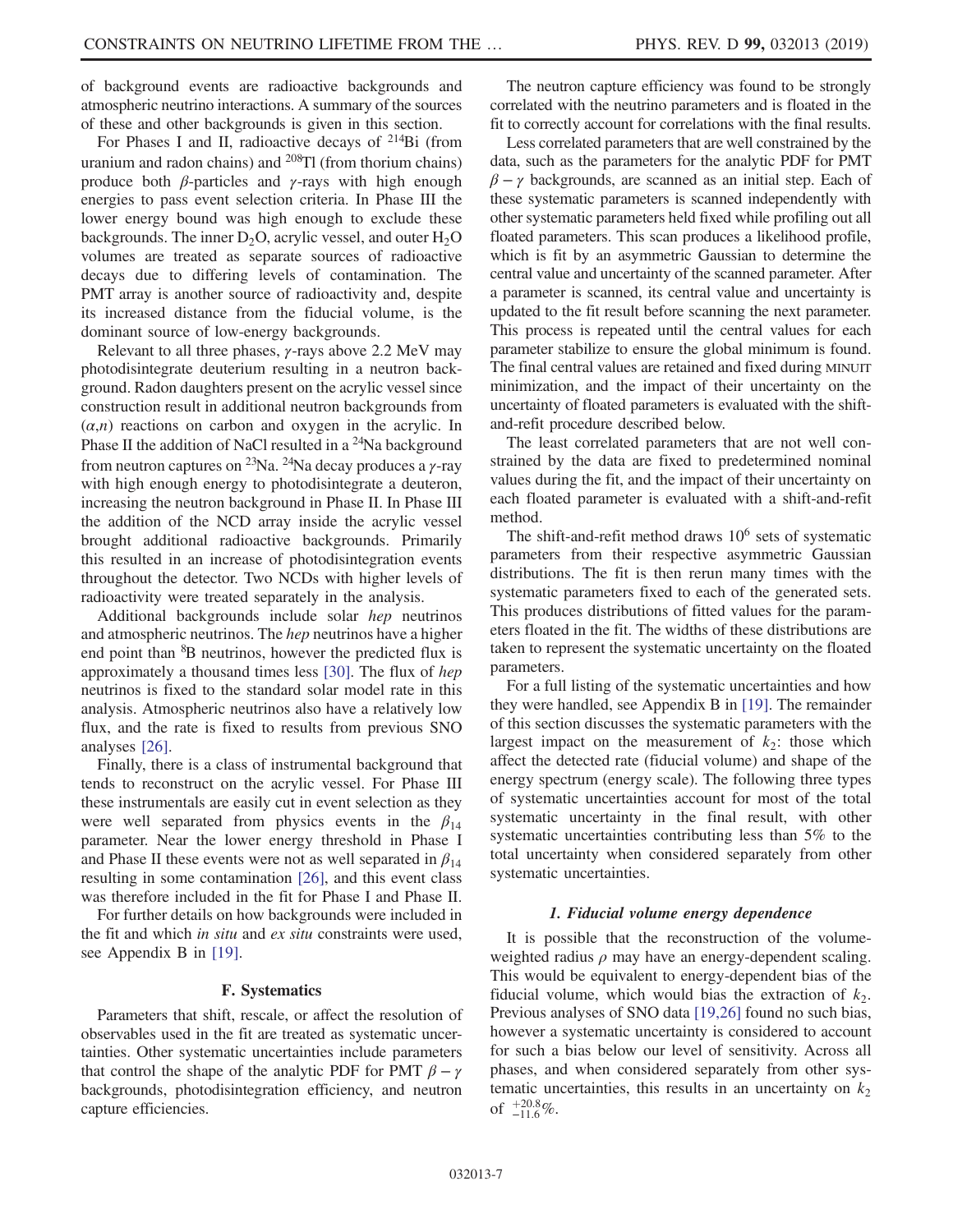## 2. Energy scale uncertainty

Potential  $T_{\text{eff}}$  discrepancy between data and simulation characterized by a scaling of the energy is considered. There is a scale factor correlated between all phases and a scale factor for each phase independently. The nominal values and uncertainties for these scale factors are determined with the scanning procedure described above, as this uncertainty is well constrained by the data. Again, considering these systematic uncertainties separately from all others, the resulting uncertainty on  $k_2$  is  $^{+13.9}_{-11.4}\%$ .

# 3. Energy nonlinearity

A nonlinearity between  $T_{\text{eff}}$  and the reconstructed electron energy was tested for in previous analyses [\[19,26\]](#page-10-9). While no nonlinearity was found, a systematic uncertainty is considered to account for nonlinearity below our level of sensitivity. When considered separately from

<span id="page-8-1"></span>

FIG. 4. Shown here are the central values and widths of the pull distributions for the signal-only (top, 250 datasets) and allbackgrounds (bottom, two sets of 14 datasets) test cases. Expected magnitude of fluctuations in the central value are shown with gray dashed lines, while gray boxes show the expected fluctuation in pull widths.

other systematic uncertainties, this results in an uncertainty on  $k_2$  of  $+13.5\%$ .

## G. Bias and pull testing

Significant testing was done on Monte Carlo datasets to ensure the statistical robustness of the fit. For all tests in this section, the solar signal was generated with an assumed  $k_2$ value of  $10^{-4}$  s/eV to test the sensitivity near existing limits, and all other parameters were chosen by randomly sampling the prior distributions for each fake dataset.

Due to limited Monte Carlo statistics, bias and pull distributions were produced in three stages: with only signal events considered (250 datasets), with signal and dominant backgrounds (50 datasets), and finally with all backgrounds included (14 datasets). The final case was repeated with a resampling of the same Monte Carlo events into 14 alternate datasets to show the effect of statistical fluctuations given the small number of datasets considered. The fit was run on each dataset including only the signals and backgrounds for that stage, and fitted values from each were retained to produce pull distributions, defined as the bias distribution normalized by fit uncertainty. The pulls for each floated parameter are shown for the signal-only and all-backgrounds cases in Fig. [4.](#page-8-1) Bias consistent with zero was found for all test cases, along with a pull width consistent with one.

### V. RESULTS

<span id="page-8-0"></span>Figure [5](#page-9-1) shows the likelihood profile of  $k_2$  both with the systematic parameters fixed to central values and with the systematic uncertainties included. The likelihood profile incorporating systematic uncertainties is generated by assuming the shape of the likelihood profile does not change as the systematic parameters vary, but rather simply shifts according to the shift in the fitted value of  $k_2$  from the shift-and-refit method. Therefore, the systematic uncertainties are included by shifting the fixed systematic profile by each shift in the shift-and-refit distribution for  $k_2$  and averaging the likelihood at each point.

A shallow minimum at  $3.45_{-1.68}^{+5.50} \times 10^{-4}$  s/eV is found, however the upper uncertainty is consistent with infinite lifetime at confidences greater than 85%, meaning this analysis is not a significant measurement of neutrino decay. Using Wilks's theorem [\[32\],](#page-10-22) a lower bound for  $k_2$  can be set at  $k_2 > 8.08 \times 10^{-5}$  s/eV at 90% confidence.

#### A. Comparison to previous SNO analyses

The best fit <sup>8</sup>B neutrino flux from this analysis is  $6.08^{+0.47}_{-0.47} \text{(stat)}^{+0.21}_{-0.22} \text{(syst)} \times 10^6 \text{ cm}^{-2} \text{ s}^{-1}$  and has slight tension with results of the previous SNO 3-phase analysis:  $5.23^{+0.16}_{-0.16} \times 10^6$  cm<sup>-2</sup> s<sup>-1</sup> [\[19\]](#page-10-9) where statistical and systematic uncertainties have been combined. With  $k_2$  fixed to infinite lifetime this analysis results in a  ${}^{8}B$  neutrino flux of  $5.22^{+0.16}_{-0.16} \times 10^6$  cm<sup>-2</sup> s<sup>-1</sup>, again with systematic and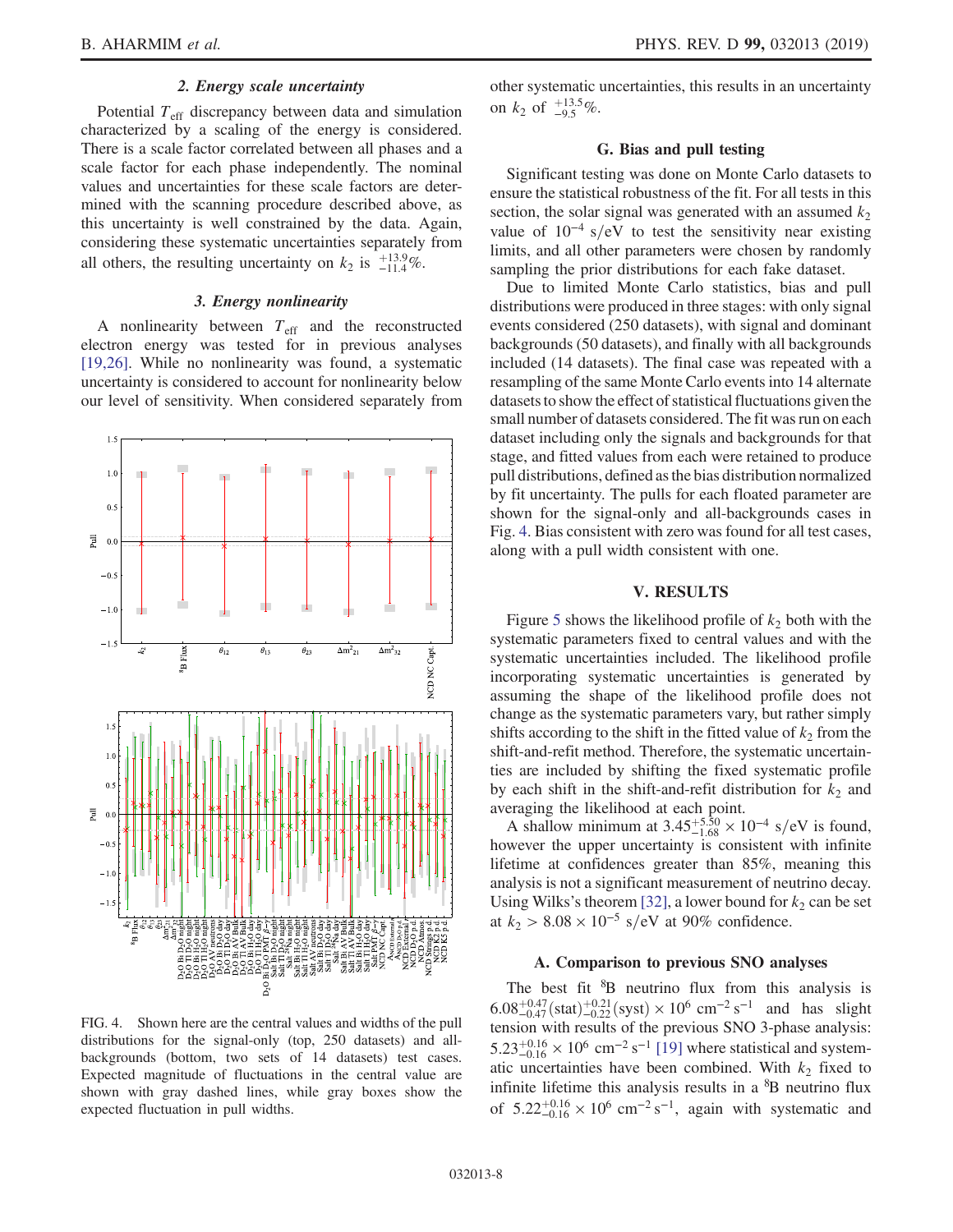<span id="page-9-1"></span>

FIG. 5. Shown here is the likelihood scan of the mass state  $\nu_2$ lifetime  $k_2$ . This is shown both with systematic parameters fixed and after incorporating systematic uncertainties using a shift-andrefit method.

statistical uncertainties combined, which is in very good agreement with previous results. The uncertainty with  $k_2$ allowed to float is much larger due to the additional freedom of neutrino decay in the model and the fact that the lifetime is strongly anticorrelated with the flux. These two parameters are not degenerate only because the effect of neutrino decay is energy dependent, and this fit to the neutrino energy spectrum can capture that effect. To that end we expect the uncertainty on the <sup>8</sup>B neutrino flux from this analysis to be larger than previous analyses.

#### B. Combined analysis results

<span id="page-9-4"></span>Any experiment measuring a solar flux can be compared to a standard solar model to constrain neutrino lifetimes. Likelihood profiles of  $k_2$  generated for other solar experiments can be combined with the profile from this analysis to arrive at a global limit. Particularly, experiments sensitive to lower energy solar neutrinos, such as the  $pp$  or  $^7$ Be solar neutrinos, can provide strong constraints on  $k_2$  as the  $L/E$  for these neutrinos is greater than for the  ${}^{8}B$  neutrinos.

To incorporate the results from other experiments, the measured flux reported by an experiment assuming a flux of only electron neutrinos (i.e.,  $P_{ee} = 1$ )  $\Phi_e$  is converted to an total inferred flux  $\Phi_T$  by way of a neutrino model that predicts  $\overline{P_{ee}}$  and  $\overline{P_{ea}}$ , the average survival probabilities for that flux, and the relative cross sections  $\sigma_a/\sigma_e$ , where  $\sigma_e$  is the cross section for electron flavor neutrinos and  $\sigma_a$  the cross section for all other neutrino flavors (i.e.,  $\nu_u$  and  $\nu_{\tau}$ )

$$
\Phi_T = \left(\overline{P_{ee}} + \overline{P_{ea}} \frac{\sigma_a}{\sigma_e}\right)^{-1} \Phi_e.
$$
 (5)

The neutrino decay model described in Sec. [III](#page-4-0) is used, and the averaging is done over the flux-appropriate standard solar model production regions (electron density) [\[30\]](#page-10-20) and experiment-appropriate cross-section-weighted neutrino spectra [\[30\]](#page-10-20).

<span id="page-9-2"></span>This  $\Phi_T$  can be directly compared to standard solar model predictions with the following likelihood term:

<span id="page-9-3"></span>

FIG. 6. Shown here is the combined likelihood profile including the SNO result from this analysis and flux constraints from other solar experiments as described in Sec. [V B.](#page-9-4)

$$
-\ln(\mathcal{L}) = \frac{(\Phi_T - \Phi_{\text{SSM}})^2}{2(\sigma_T^2 + \sigma_{\text{SSM}}^2)},\tag{6}
$$

where  $\sigma_T$  and  $\sigma_{SSM}$  are the uncertainties on the inferred flux  $\Phi_T$  and standard solar model flux  $\Phi_{SSM}$ . The mass state  $\nu_1$ lifetime  $k_1$  is a free parameter in the fit and profiled over in producing the final limit on  $k<sub>2</sub>$ , as lower energy solar neutrinos may contain significant fractions of  $\nu_1$ . The mass state  $\nu_3$  lifetime  $k_3$  remains fixed to infinity, as all solar neutrinos contain negligible amounts of  $\nu_3$ . The neutrino mixing parameters are constrained as described in Sec. [IV D 2](#page-6-1) and allowed to float.

Following this methodology, a profile for  $k_2$  is generated using Super-K [\[33\]](#page-10-23), KamLAND [\[34\],](#page-10-24) and Borexino [\[35\]](#page-10-25) <sup>8</sup>B results; Borexino [\[36\]](#page-10-26) and KamLAND [\[37\]](#page-10-27) <sup>7</sup>Be results; the combined gallium interaction rate from GNO, GALLEX, and SAGE [\[38\];](#page-10-28) and the chlorine interaction rate from Homestake [\[3\].](#page-10-2) For both chlorine and gallium, the predicted interaction rate is computed following the procedure in Sec. V of [\[38\]](#page-10-28), but using the neutrino model and mixing constraints used elsewhere in this paper. These predicted rates were compared to the measured rates with likelihood terms analogous to Eq. [\(6\)](#page-9-2).

The final profile, combined with this analysis of SNO data, is shown in Fig. [6](#page-9-3) and constrains  $k_2$  to be  $> 1.92 \times$  $10^{-3}$  s/eV at 90% confidence.

# VI. CONCLUSION

<span id="page-9-0"></span>Neutrinos are known to have mass, allowing for potential decays to lighter states. However, analyses of solar neutrino data assuming the MSW solution to the solar neutrino problem are consistent with a nondecaying scenario. By analyzing the entire SNO dataset, using a model that predicts the survival probability of electron-type solar neutrinos allowing for the decay of mass state  $\nu_2$ , we were able to set a limit on the lifetime of neutrino mass state  $\nu_2$ :  $k_2 > 8.08 \times 10^{-5}$  s/eV at 90% confidence. Combining this with measurements from other solar experiments results in a new best limit of  $k_2 > 1.92 \times 10^{-3}$  s/eV at 90% confidence. Compared to the previous best limit,